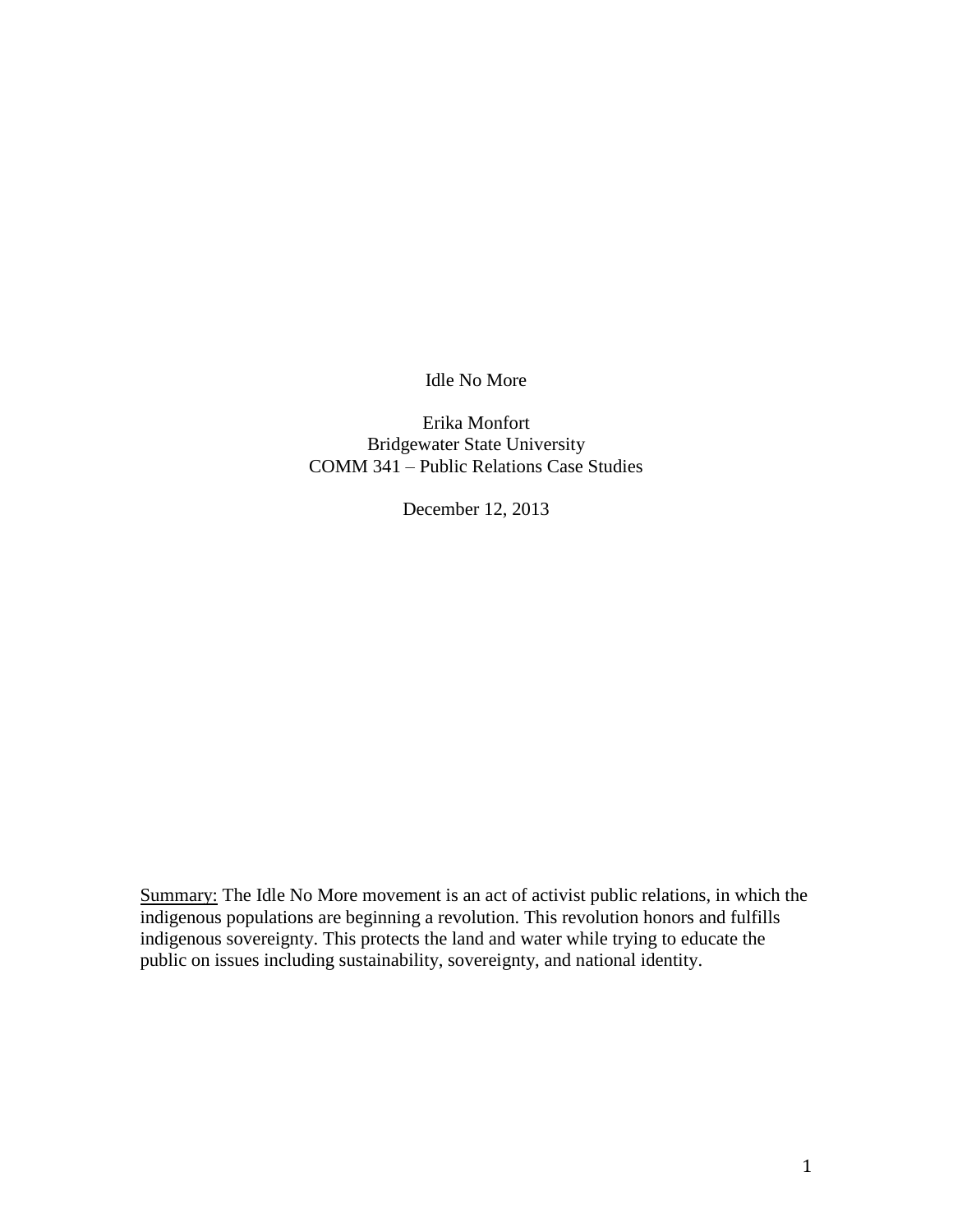## **Background**

When Treaties were first created, they were created to settle disagreements between First Nations peoples and the British. When both nations signed the Treaty, they agreed that this document cannot be altered or broken by either of the two Nations. The Treaty agreements meant that First Nations peoples would share their land, but retain their inherent rights to the land and its resources. Before and still after the Treaty, First Nations have experienced a history of colonization which has resulted in outstanding land claims and lack of resources (Activist P.R website). Now, they are taking a stand and it is called The Idle No More Movement. This movement is in response to the Canadian Government trying to pass many laws so that reserve lands can also be bought and sold by big companies to get profit from the resources.

The Idle No More movement is an act of activist public relations, which the indigenous populations are beginning a revolution. This revolution honors and fulfills indigenous sovereignty. This protects the land and water while trying to educate the public on issues including sustainability, sovereignty, and national identity. Idle No More was founded by four First Nations women as a peaceful Canadian public protest against the passage of C-45. C-45 is a bill that reduces tribal sovereignty and environmental protection. The women behind the movement stated, "Though it was the C-45 bill that led to the movement, Idle No More is not just about regulation. It is also a call for restoration of the Indigenous identities and lifeway's" (Caven, 2013). Unlike like the rest of the world, who chooses to be followers of societies "ideal life style", the indigenous people are not asking for much. All they want is their land and water to be as pure as their spirit.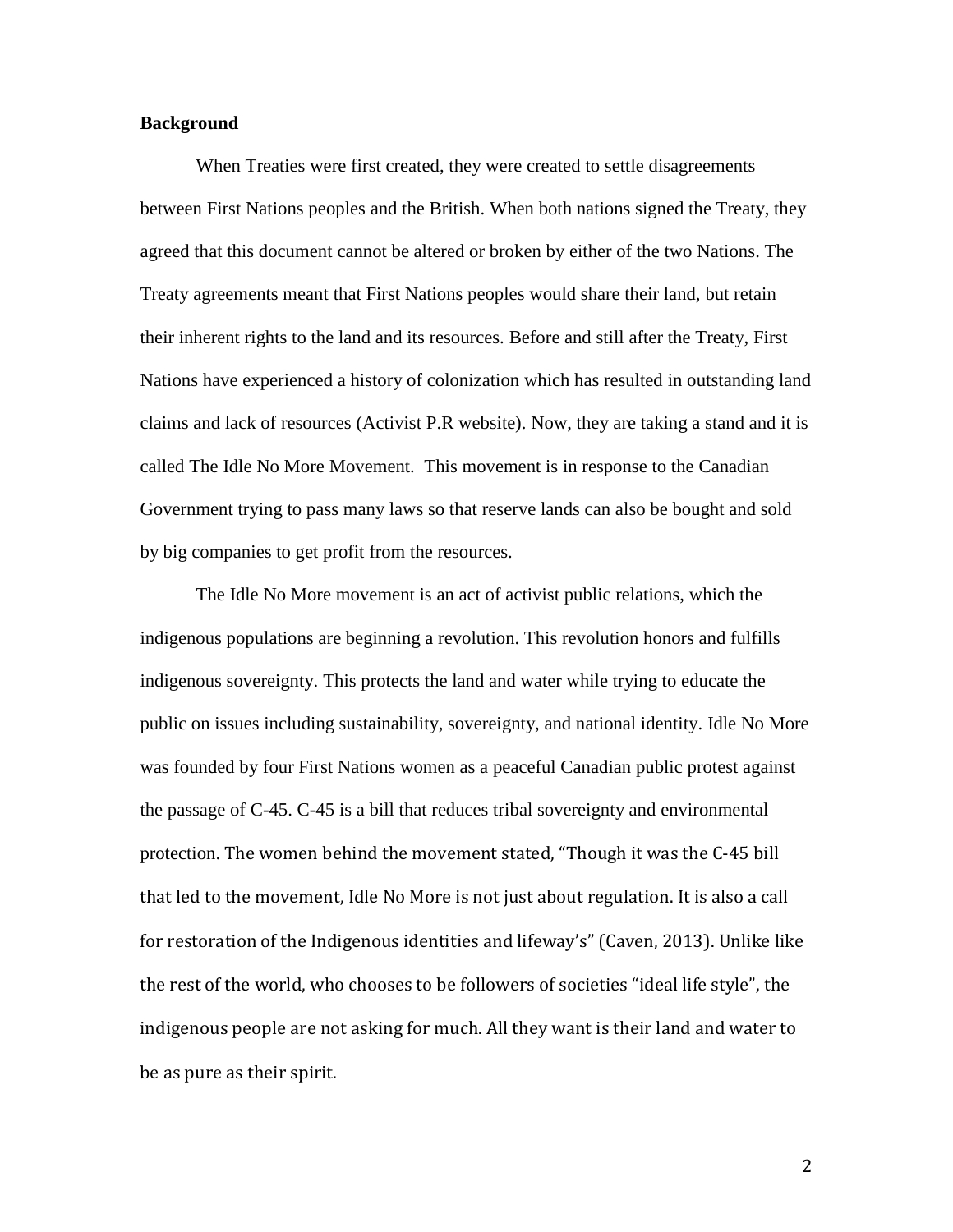Idle No More's mission calls on all people to join in a revolution which honors and fulfills Indigenous sovereignty which protects the land and water. Will you be a part of this revolution? The purpose of this research is to see if the indigenous people and supporters of the Idle No More protest are actively using public relations and communication theories to advertise their cause? Also, if they are, are they reaching a variety of audiences?

## **Findings**

In understanding how people typically respond to issues, the Idle No More Movement stands as opinion leaders (willing to discuss, open-minded, will drive decisions). Although the Idle No More Movement is relatively new, there presence in media has been made. The media theory refers to the various ways, especially television, radio, newspapers, and magazines, by which information and news are given to large numbers of people (dictionary). Idle No More quickly embraced social media and also used online interactivity strategies. They even created a website that informed the public about the issue. There website seeks to make visible what has often been untold - some of the powerful personal stories of those who have been moved by the spirit of Idle No More. They allowed the public to comment on their opinion of the issue.

Activists such as Shelly Johnson, a UBC assistant professor of School of Social Work, noticed that reading the comments sections on news article about Idle No More showed that people were really trying hard to understand the movement but needed help. In a sense, Idle No More is persuading the public to be aware of the environment. Mainstream media continues to highlight the movement's purpose as well as global expansion; for instance, the story on 2/4/13 Rolling Stone feature frames Idle No More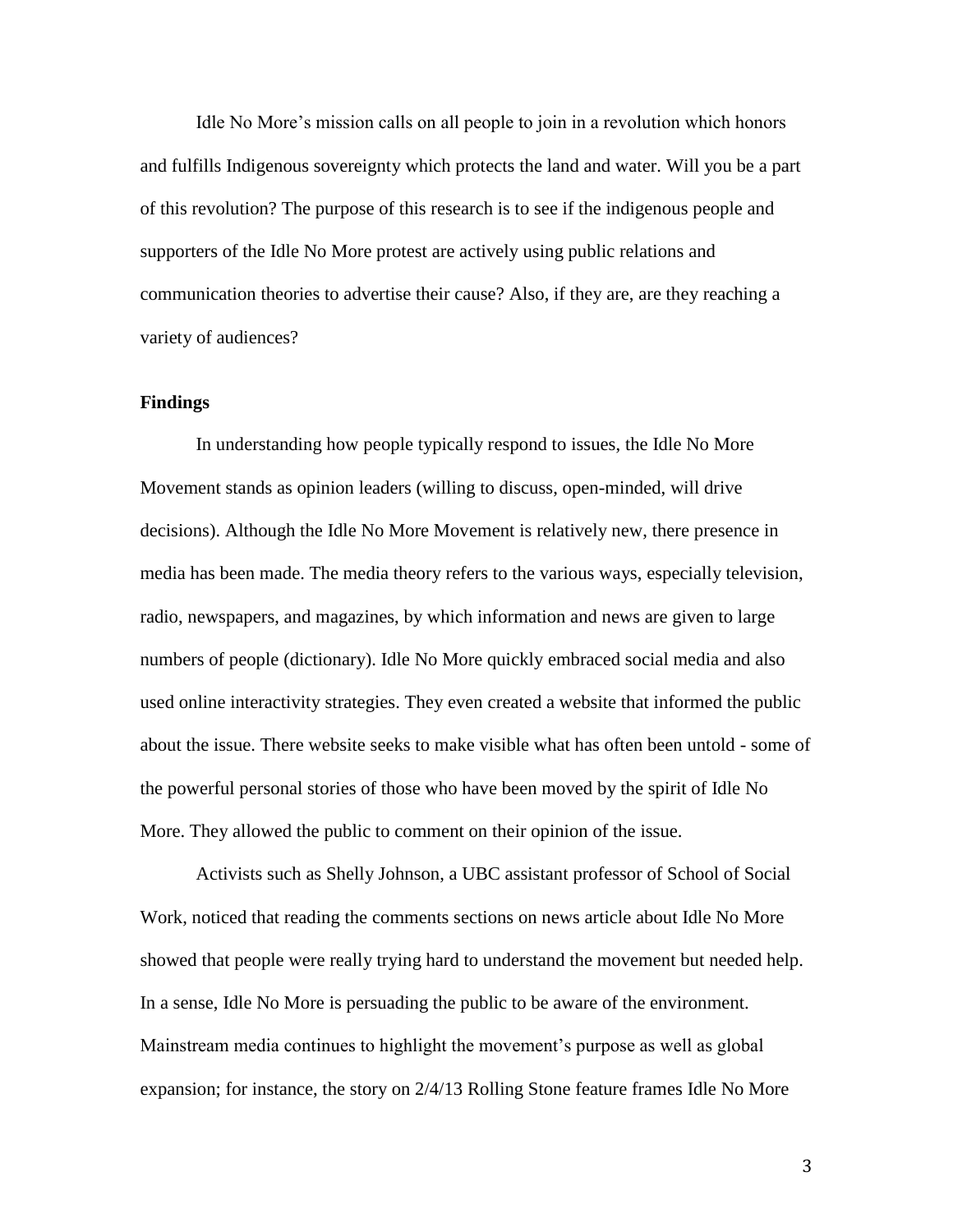opposing the tar sands pipelines (NPR, 2013). The Idle No More Movement influenced many other tribes to stand up.

Not only has Idle No More started a revolution but they have supported encouraged others to do the same. In 2008, The Keystone XL pipeline was proposed by the Canadian energy corporation TransCanada to transport tar sands oil from Canada to refineries on the Gulf Coast. The region where the tar sands oil is extracted is home to many indigenous populations. Not only have indigenous communities been forced off of their land, but also those living downstream from tailing ponds have seen spikes in rates of rare cancers, renal failure, lupus, and hyperthyroidism (Friends of Earth, 2013). Idle No More opposed of the Keystone XL pipeline because first, the Canadian energy corporation was manipulating the public making it seem like there was no flaws with this process. Second, because it would increases greenhouse gas emissions, pollute the lands and water sources, and threaten the health and safety of the communities; which overall reduces tribal sovereignty and environmental protection.

Another event which happened most recently that is associated with the Canadian protests is the October 17/18 clash between the anti-fracturing protestors and the Royal Canadian Mounted Police. This occurred because hundreds of indigenous Canadians opposed yet another agreement that reduces tribal sovereignty and environmental protection, of the energy company SWN Resources Canada (Southwestern Energy) work in the area with the natural gas drilling process. The First Nation peoples became angry because the Company did not inform them before beginning the process. The tribe's main concern like in the other events was about the company extracting shale gas because of the (Hydraulic Fracturing) which would pollute drinking water. Eventually this event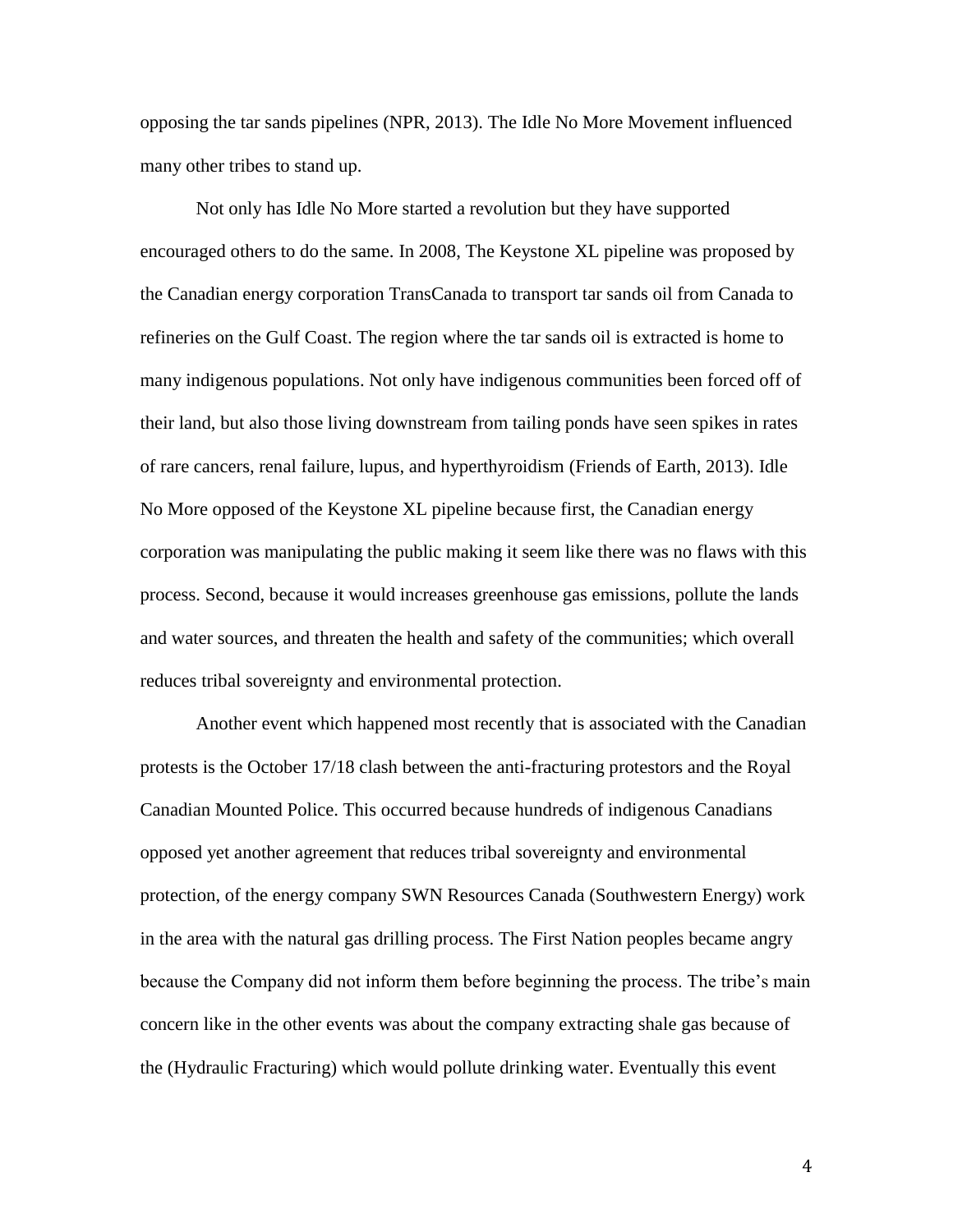resulted in violence between the protestors and police. All these protests are often regarded as and start off as a peaceful campaign, but emotions run much higher and strategies are becoming more refined.

Crisis responses like Idle No More, depend on three things which are public and political government, culture and inner workings of the organization and human nature. These three crisis responses figure into the Idle No More Movement. Public and political government (more of political science) showing the effects the issue may have on the public and especially the environment, and the way the company responds to the protestors and the efforts to create a positive reputation in the public. Human nature figures in to the Idle No More Movement though the tribe showing the effort to stop this issue of pollution in their water supply and how the company responded.

After taking a look at the four types of crises which are acts of god, mechanical problems, human error and management decisions, actions, or action. I have identified two crises that occurred in the Idle No More Movement which are human error and management decisions, actions or action. Human error (the wrong machine was operated, miscommunication about what to do, etc.) occurred because the Canadian Government is trying to pass many laws so that reserve lands can be bought and sold by big companies to get profit from resources. This will result in poisoned water, land and air. Management decisions, actions, or action (the problem is not serious, nobody will find out) occurred because the Canadian Government did not consider emphasizing with the tribe about the process and probably didn't think anyone was going to find out until the tribe stood up. In lieu of hiding the process or going forward with it "carelessly" the government is promising to share the profits made off the land with the indigenous Canadians. The tribe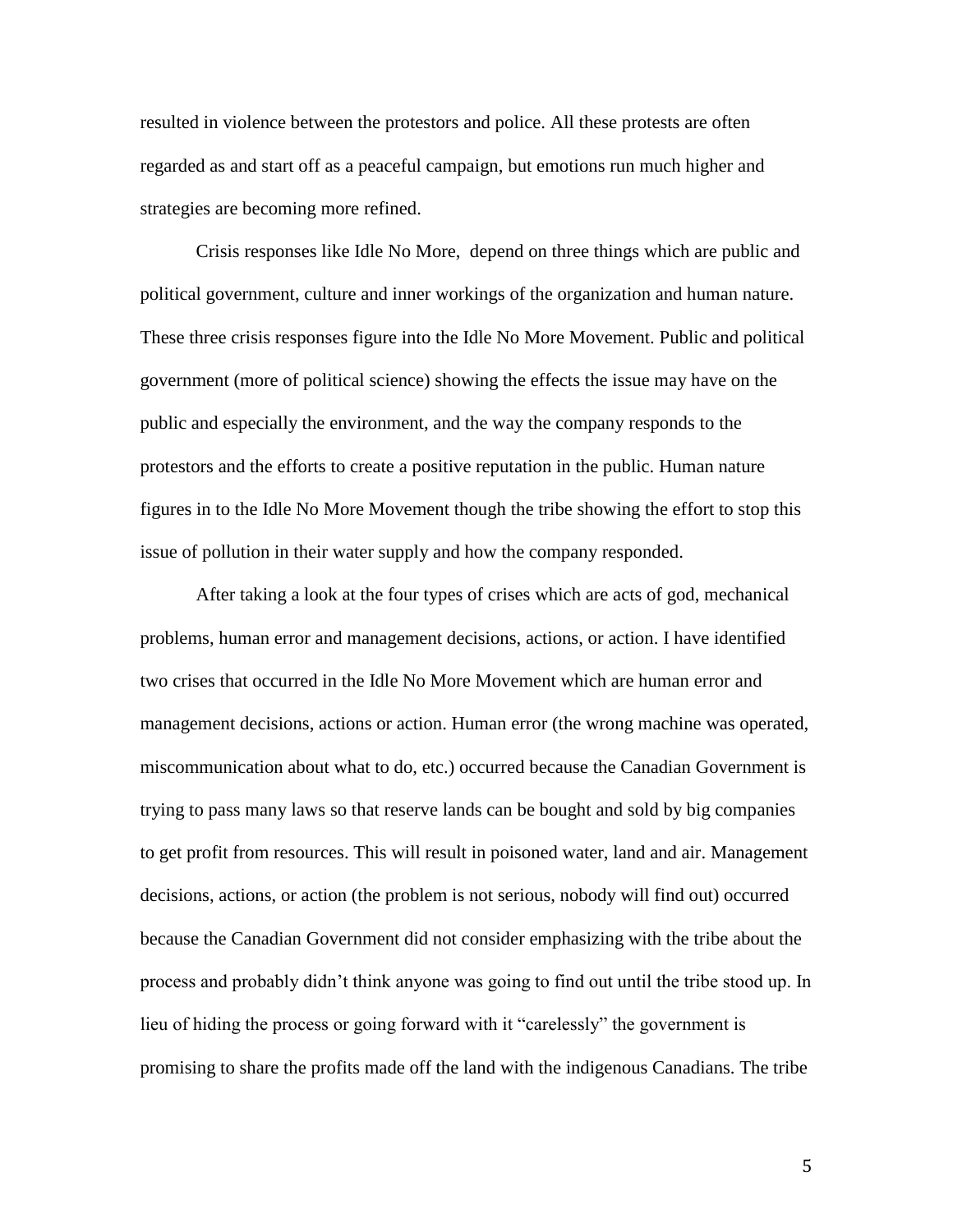views this action an attempt to take away sovereignty and the inherent right to land and resources from First Nations peoples.

## **Conclusion**

In conclusion, what began as a series of teach-ins throughout Saskatchewan to protest impending parliamentary bills that will erode Indigenous sovereignty and environmental protections, has now changed the social and political landscape of Canada. Now, Idle No More has become one of the largest indigenous mass movements in Canadian history, sparking hundreds across Turtle Island and beyond. Idle No More has and will continue to help build sovereignty and resurgence of nationhood. They will continue to reframe the nation to nation relationship. Idle No More started from the bottom and now they are here. By being involved on social media and using online interactivity strategies to reach out to people, Idle No More exposed people to the truth that the government keeps from them but haggles them when it comes to their land. Idle No More is getting people to understand the movement.

Looking at the digital crisis management essentials, social media played a huge role in media coverage of all the protests and their confrontations. As we know social media is the fastest way to get news gets to the public. Basically 100% of the time, before the news hits the television news it's already on social media sites. Once it hits the newspapers it's already considered old news. Since we have the social media sites at our finger tips, we can get the story and footage in that moment. Social Media will always play a huge role in news. Let's be honest, television and online news usual gets the footage from those social media cites.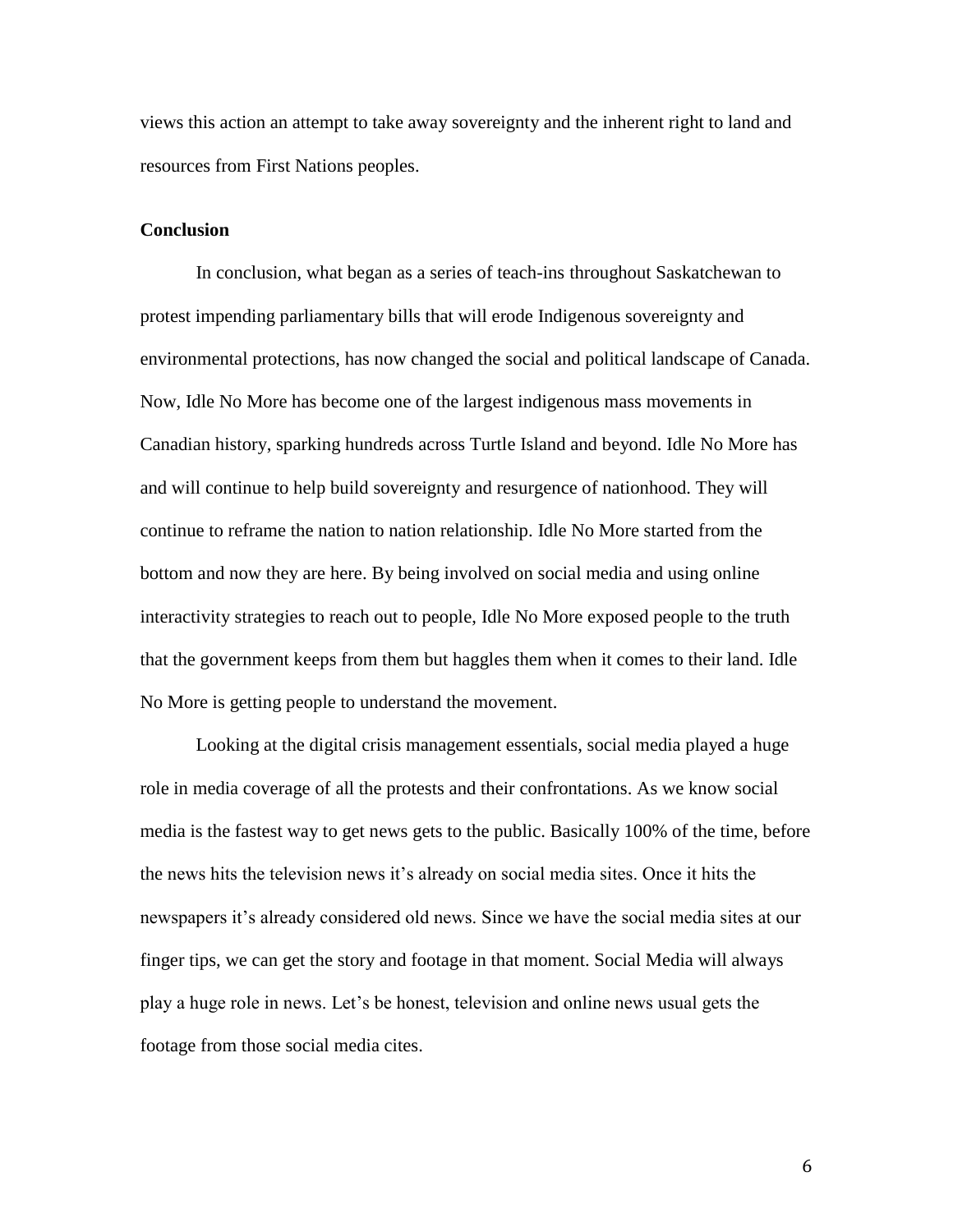From my experience with the LGBTQ community, they started at a place where no one thought their cause was important. Now they have so many supporters; states are changing their law for anyone that identifies with LGBTQ can get married. Following up with Idle No More protest would be idle to see the progression of their first nations reestablishing their selves and the lives of others.